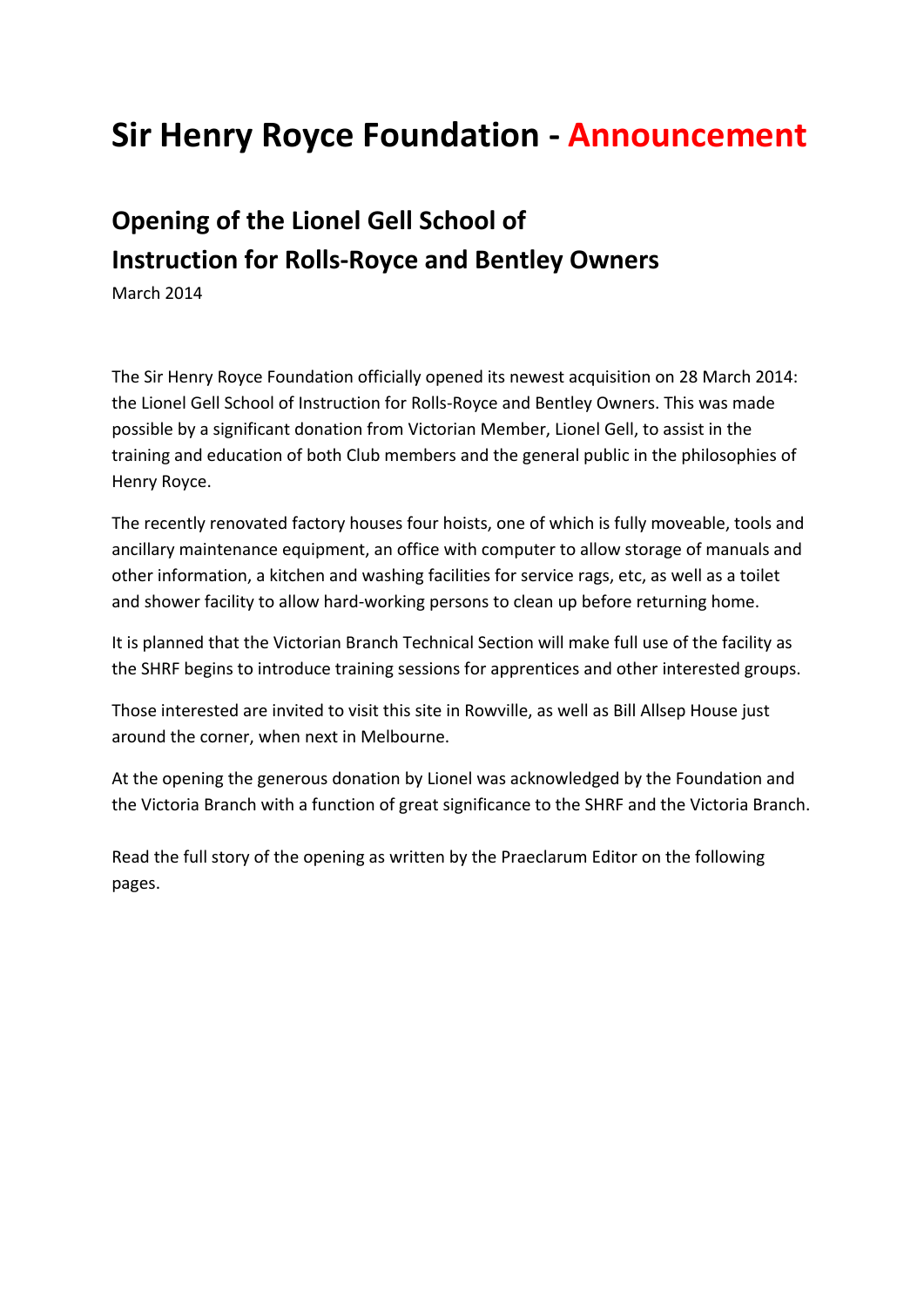The Sir Henry Royce Foundation officially opened its newest acquisition on March 29th. The Lionel Gell School of Instruction for Rolls-Royce and Bentley Owners. This was made possible by a significant donation from Victorian Member, Lionel Gell, to assist in the training and education of both Club members and the general public in the philosophies of Henry Royce that the Club acknowledges on the front of every edition of Præclarvm.

The recently renovated factory houses 4 hoists, 1 which is fully moveable, tools and ancillary maintenance equipment, an office with computer to allow storage of manuals and other information, a kitchen and washing facilities for service rags etc as well as a toilet and shower facility to allow hard working persons to clean up before they return home.

It is planned that the Victorian Branch Technical Section will make full use of the facility as the SHRF begins to introduce training sessions for apprentices and other interested groups. All Club members are invited to visit this site, 3 Neutron Place, Rowville, and Bill Allsep House, just round the corner, when next in Melbourne.

At the opening the generous donation by Lionel was acknowledged by the Foundation and the Victoria Branch with a function of great significance to the SHRF and the Victoria **Branch** 

The following is the edited highlights of Russell Rolls, Charinamn of Trustees, opening address at the Lionel Gell School of Instruction:

 $\bigcap$ n such an important day for the Foundation, I think it is important to reflect on the journey so far.

The Sir Henry Royce Foundation was established over 15 years ago at the initiative of the Rolls-Royce Owners' Club of Australia. It is a charitable foundation, controlled by Federal Government taxation legislation governing the operation of such foundations. As a consequence, and subject to onerous corporate governance policies and procedures, donations to The Foundation are tax deductible.

The Deed of Trust governing The Foundation's operations states, amongst other aims, that it will seek to promote the engineering ideals of Sir Henry Royce and will engage in educational activities in furtherance of this aim.

So, The Foundation has amassed a significant collection of Rolls-Royce and Bentley "hardware" and technical and historical documentation. For example, The Foundation's collections contains:

• An ex-Federal Government Phantom V Limousine, Chassis No 5VF159. The Phantom V is under the custodianship of the NSW Branch. The Foundation is committed to ensure that the Phantom V attends all Federal Rallies.

• Two Australian-built Silver Ghost bodies

- A Rolls-Royce Merlin aircraft engine
- An Australian-built Rolls-Royce Avon jet engine
- A Rolls-Royce "C" Series diesel engine

Perhaps just as important as The Foundation's own collection

## The Sir Henry R **OFFICIAL OPENING OF THE INSTRUCTION FOR ROLLS-RO**

Saturday, Ma Report and phot





above: Vic m Gell, stands p the SHRF Sci that bears hi

left: SHRF Ch Trustees cong thanks Lione opening, whi Chairman of Committee Io

> $right: 3$  pl top: the kit laundry w

centre: the